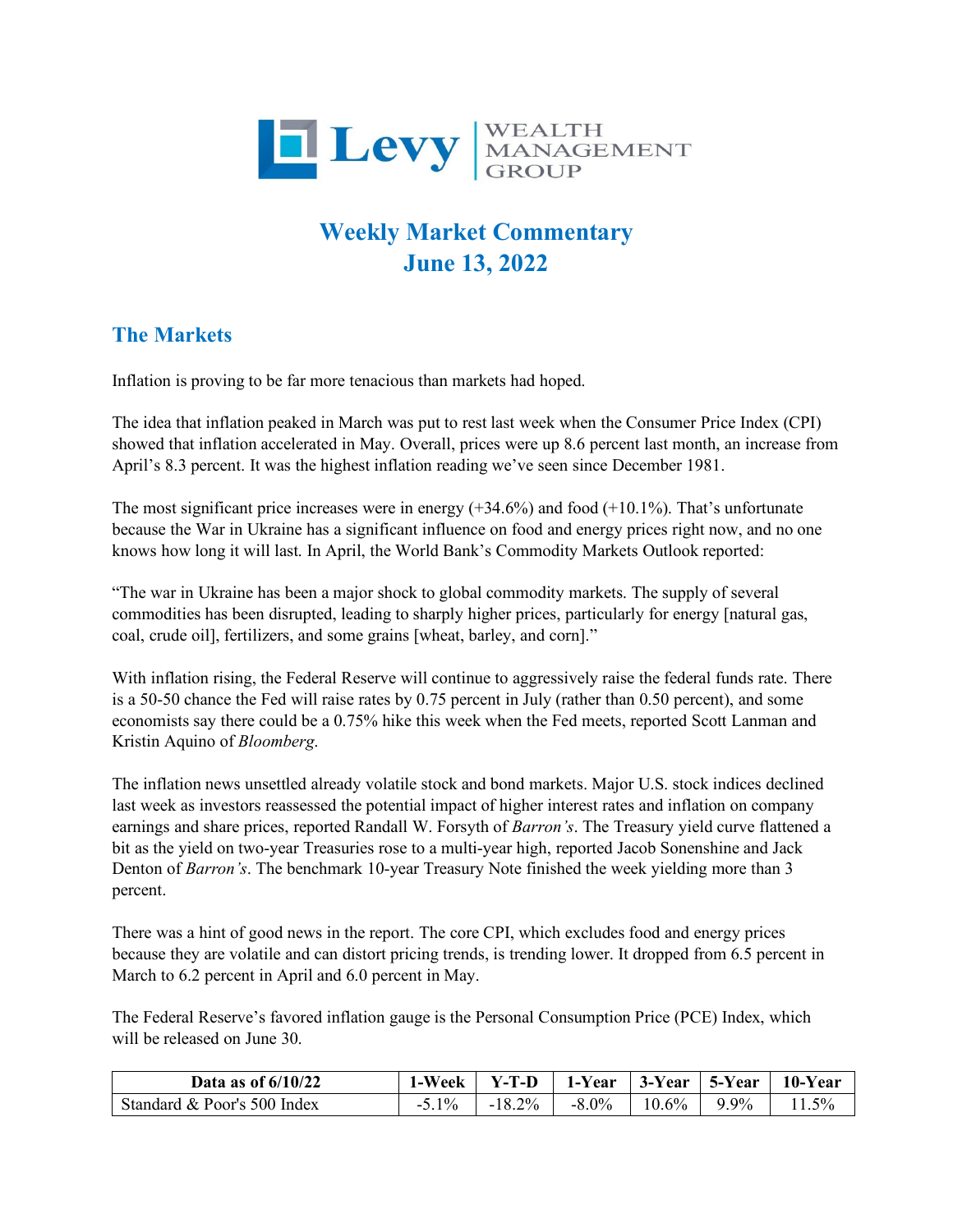| Dow Jones Global ex-U.S. Index     | $-3.5$ | $-16.1$ | $-19.3$ |      |     |
|------------------------------------|--------|---------|---------|------|-----|
| 10-year Treasury Note (yield only) |        | N/A     |         |      |     |
| Gold (per ounce)                   | $-0.8$ |         | $-3.7$  |      |     |
| <b>Bloomberg Commodity Index</b>   |        | 36.6    | 42      | 20.7 | 0.5 |

S&P 500, Dow Jones Global ex-US, Gold, Bloomberg Commodity Index returns exclude reinvested dividends (gold does not pay a dividend) and the three-, five-, and 10-year returns are annualized; and the 10-year Treasury Note is simply the yield at the close of the day on each of the historical time periods.

Sources: Yahoo! Finance; MarketWatch; djindexes.com; U.S. Treasury; London Bullion Market Association. Past performance is no guarantee of future results. Indices are unmanaged and cannot be invested into directly. N/A means not applicable.

**COPING WITH A BEAR MARKET IS NOT EASY.** A bear market occurs when stocks have declined in value by about 20 percent or more. Investing during a bear market can be a lot like playing baseball for a team that's in a slump. Your teammates are worried, hecklers distract the players' attention, and the team's record of wins and losses moves in the wrong direction. You might find yourself beginning to question whether playing baseball is right for you.

Before you decide to exit the game, here are some tips for coping with bear markets:

**1. Remember, downturns don't last forever.** The Standard & poor's 500 Index has experienced 7 bear markets over the last 50 years and recovered from all of them, reported Thomas Franck of *CNBC*. Here's a rundown of the duration and returns of bear and bull markets since 1973.

| Year | <b>Bear market</b> | <b>Total return</b> | <b>Bull market</b> | <b>Total return</b> |
|------|--------------------|---------------------|--------------------|---------------------|
| 1973 | 21 months          | -48 percent         | 74 months          | $+126$ percent      |
| 1980 | 20 months          | $-27$ percent       | 60 months          | $+229$ percent      |
| 1987 | months<br>3        | -34 percent         | 31 months          | $+65$ percent       |
| 1990 | 3 months           | $-20$ percent       | 113 months         | $+417$ percent      |
| 2000 | 31 months          | -49 percent         | 60 months          | $+102$ percent      |
| 2007 | months             | -57 percent         | 131 months         | $+401$ percent      |
| 2020 | month              | -27 percent         | TBD                | TBD                 |

"Bull markets tend to last far longer and generate moves of far greater magnitude than bear markets. Time after time, bear markets have proven to be good buying opportunities for long-term investors," explained Franck. Remember, past performance does not guarantee future results.

- 2. **Stay diversified.** Make sure your portfolio remains well diversified. During bear markets, some segments of the market will outperform while others underperform. A diversified portfolio can provide a cushion. Diversification won't help you avoid a loss, but it can help minimize it.
- 3. **Talk with us**. During market downturns, investors often panic. That causes some to sell investments and incur losses that may be difficult to recover. If you're tempted to sell, give us a call first. We'll discuss your concerns, review your portfolio and help you decide on a course of action.

Possibly the most important things you can do during a bear market are to stay calm and resist making any sudden moves.

## **Weekly Focus – Think About It**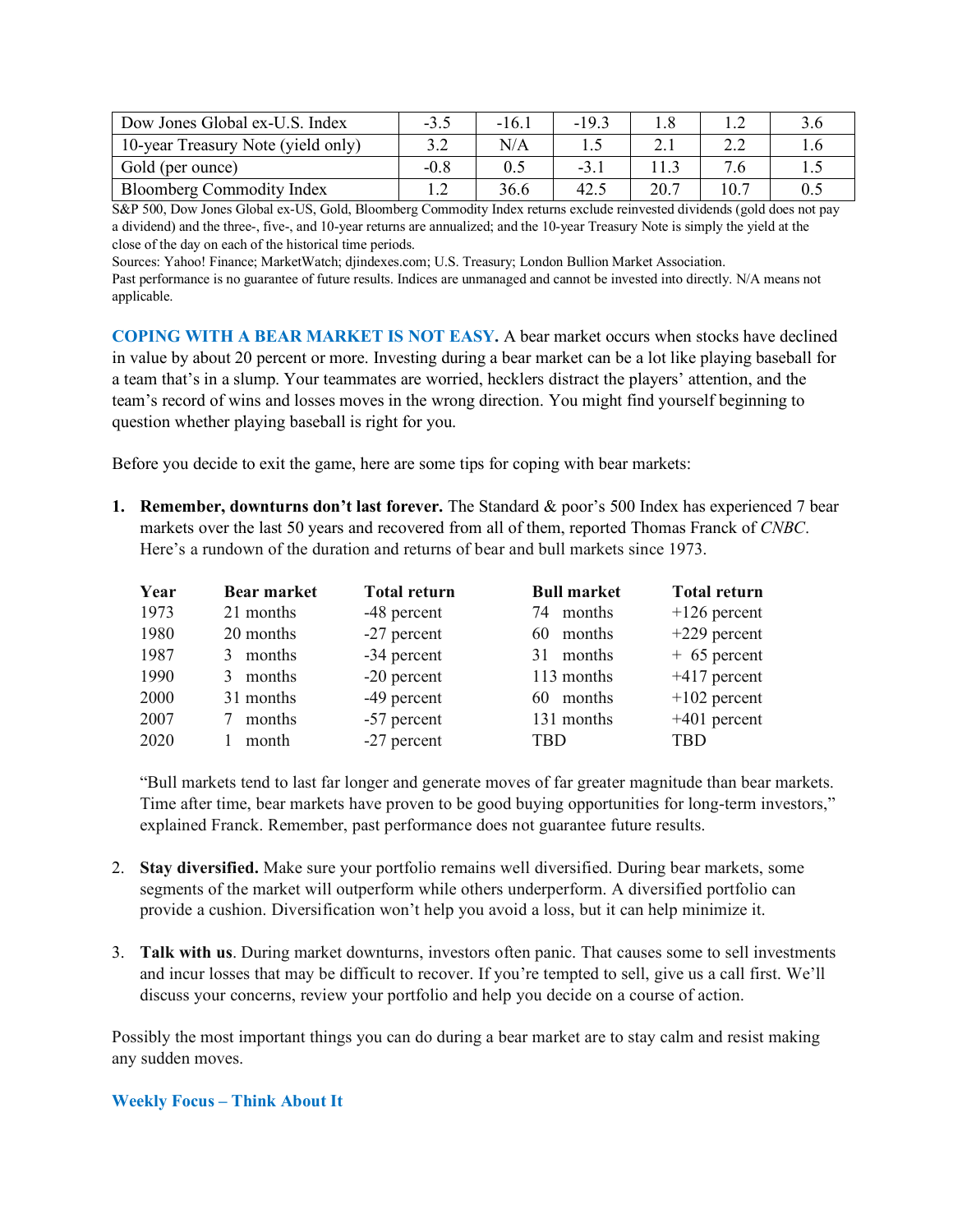"You get recessions, you have stock market declines. If you don't understand that's going to happen, then you're not ready, you won't do well in the markets."

*—Peter Lynch, former portfolio manager*

Best Regards,

## Victor Levy for Levy Wealth Management Group

**Levy** MANAGEMENT 1818 Market St | Suite 3232 | Philadelphia, PA 19103 Main: 215-875-8720 | Fax: 215-875-8756 [info@levywealth.com](mailto:info@levywealth.com) [www.levywealth.com](http://www.levywealth.com/)

\* These views are those of Carson Coaching, and not the presenting Representative or the Representative's Broker/Dealer, and should not be construed as investment advice.

\* This newsletter was prepared by Carson Coaching. Carson Coaching is not affiliated with the named broker/dealer.

\* Government bonds and Treasury Bills are guaranteed by the U.S. government as to the timely payment of principal and interest and, if held to maturity, offer a fixed rate of return and fixed principal value. However, the value of fund shares is not guaranteed and will fluctuate.

\* Corporate bonds are considered higher risk than government bonds but normally offer a higher yield and are subject to market, interest rate and credit risk as well as additional risks based on the quality of issuer coupon rate, price, yield, maturity, and redemption features.

 $*$  The Standard & Poor's 500 (S&P 500) is an unmanaged group of securities considered to be representative of the stock market in general. You cannot invest directly in this index.

\* All indexes referenced are unmanaged. Unmanaged index returns do not reflect fees, expenses, or sales charges. Index performance is not indicative of the performance of any investment.

\* The Dow Jones Global ex-U.S. Index covers approximately 95% of the market capitalization of the 45 developed and emerging countries included in the Index.

\* The 10-year Treasury Note represents debt owed by the United States Treasury to the public. Since the U.S. Government is seen as a risk-free borrower, investors use the 10-year Treasury Note as a benchmark for the longterm bond market.

\* Gold represents the afternoon gold price as reported by the London Bullion Market Association. The gold price is set twice daily by the London Gold Fixing Company at 10:30 and 15:00 and is expressed in U.S. dollars per fine troy ounce.

\* The Bloomberg Commodity Index is designed to be a highly liquid and diversified benchmark for the commodity futures market. The Index is composed of futures contracts on 19 physical commodities and was launched on July 14, 1998.

\* The Dow Jones Industrial Average (DJIA), commonly known as "The Dow," is an index representing 30 stock of companies maintained and reviewed by the editors of The Wall Street Journal.

\* The NASDAQ Composite is an unmanaged index of securities traded on the NASDAQ system.

\* International investing involves special risks such as currency fluctuation and political instability and may not be suitable for all investors. These risks are often heightened for investments in emerging markets.

\* Yahoo! Finance is the source for any reference to the performance of an index between two specific periods.

\* Opinions expressed are subject to change without notice and are not intended as investment advice or to predict future performance.

\* Economic forecasts set forth may not develop as predicted and there can be no guarantee that strategies promoted will be successful.

\* Past performance does not guarantee future results. Investing involves risk, including loss of principal.